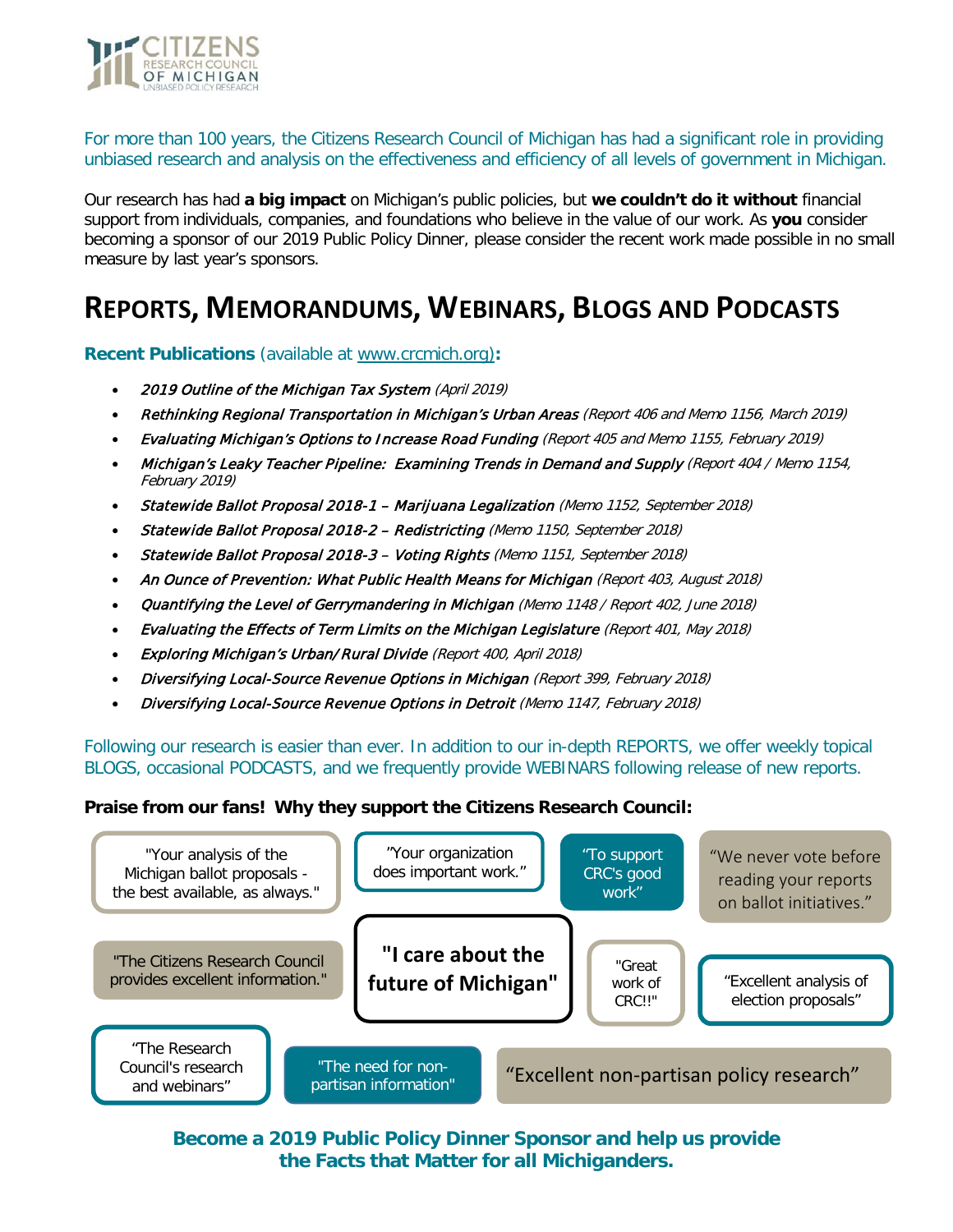

2019 PUBLIC POLICY DINNER WEDNESDAY, OCTOBER 2 Crowne Plaza Lansing West ● 5:30 – 8:30 p.m.

# Sponsorship Levels and Benefits

#### Public Service Award Sponsor - \$30,000

- Recognition and opportunity to speak during the presentation of the Eugene A. Gargaro, Jr. Public Service Award to **Doug Roberts**
- 2 seats at the Head Table and a table of 8 seats (additional tickets available upon request) for a total of 10 tickets
- Recognition from the podium by name
- Priority Logo placement on all thank you signage, on the online event registration webpage, and in the printed program
- Recognition on table signs
- Logo included on the invitation sent to Michigan business, community and political leaders \*
- Quote in news release and "thank you" social media post

#### Presenting Sponsor - \$20,000

- Recognition from the podium by name
- 2 seats at the Head Table and a table of 8 seats (additional tickets available upon request) for a total of 10 tickets
- 2<sup>nd</sup> tier logo placement on all thank you signage, on the online event registration webpage, and in the printed program
- Recognition on table signs
- Logo included on the invitation sent to MI business, community and political leaders \*
- Mention in news release and "thank you" social media post

#### Reception Sponsor - \$15,000

- Recognition from the podium by name
- 3<sup>rd</sup> tier logo on all signage at the reception
- 8 tickets to the dinner
- 3rd tier logo placement on all thank you signage, on the online event registration webpage and in the printed program
- Recognition on table signs
- Logo included on the invitation sent to MI business, community and political leaders \*
- Mention in news release and "thank you" social media post

#### Diamond Sponsor - \$10,000

- 8 tickets to the dinner
- 4<sup>th</sup> tier logo placement on all thank you signage, on the online event registration webpage and in the printed program
- Logo included on the invitation sent to Michigan business, community and political leaders \*
- Mention in news release and "thank you" social media post

## Platinum Sponsor - \$5,000

- 8 tickets to dinner
- $\bullet$  5<sup>th</sup> tier logo placement on all thank you signage, on the online event registration webpage, and in the printed program
- Recognition on table signs
- Logo included on the invitation sent to Michigan business, community and political leaders \*

#### Gold Sponsor - \$2,500

- 8 tickets to dinner
- 6<sup>th</sup> tier logo placement on all thank you signage and in the printed program
- Recognition on table signs
- Logo included on the invitation sent to Michigan business, community and political leaders \*

#### Silver Sponsor - \$1,000

- 4 tickets to the dinner
- 7<sup>th</sup> tier name placement on all thank you signage and in the printed program
- Recognition on table signs
- Name included on the invitation sent to Michigan business, community and political leaders\*

<sup>\*</sup> If pledged before the invitation print deadline of July 31, 2019.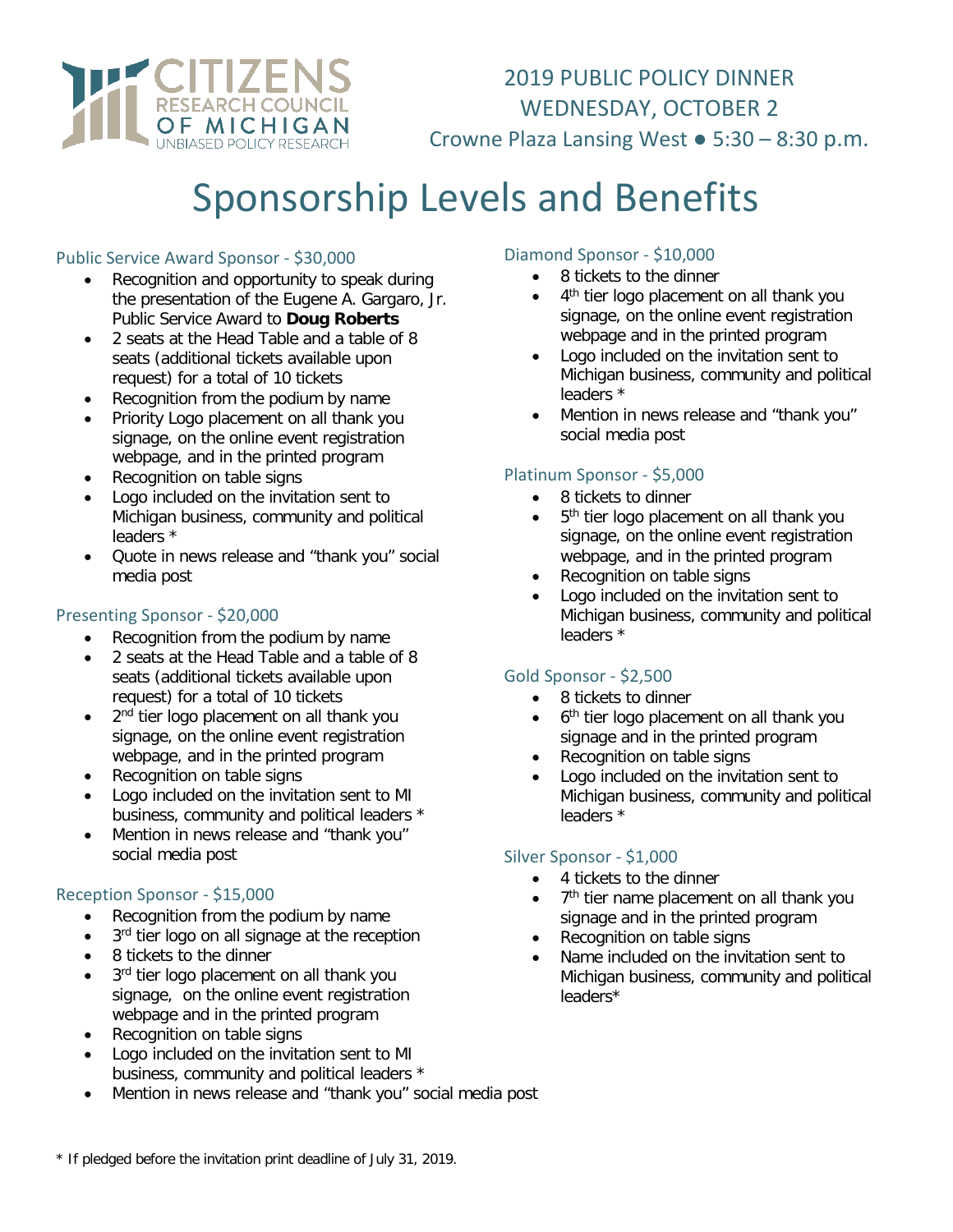

# **Citizens Research Council 2019 Public Policy Dinner**

| <b>Sponsor Levels</b>                                                                                            | <b>Public</b><br><b>Service</b><br>Award<br><b>Sponsor</b><br>\$30,000 | <b>Presenting</b><br><b>Sponsor</b><br>\$20,000 | <b>Reception</b><br><b>Sponsor</b><br>\$15,000 | <b>Diamond</b><br><b>Sponsor</b><br>\$10,000 | <b>Platinum</b><br><b>Sponsor</b><br>\$5,000 | <b>Gold</b><br><b>Sponsor</b><br>\$2,500 | <b>Silver</b><br><b>Sponsor</b><br>\$1,000 |
|------------------------------------------------------------------------------------------------------------------|------------------------------------------------------------------------|-------------------------------------------------|------------------------------------------------|----------------------------------------------|----------------------------------------------|------------------------------------------|--------------------------------------------|
| Opportunity to speak during the evening program                                                                  | $\mathbf{x}$                                                           |                                                 |                                                |                                              |                                              |                                          |                                            |
| Recognition during the presentation of the Eugene A.<br><b>Gargaro, Jr. Public Service Award to Doug Roberts</b> | $\boldsymbol{X}$                                                       |                                                 |                                                |                                              |                                              |                                          |                                            |
| 2 seats at head table (in addition to full table)                                                                | X                                                                      | $\boldsymbol{X}$                                |                                                |                                              |                                              |                                          |                                            |
| Recognition from the podium by name                                                                              | X                                                                      | $\boldsymbol{X}$                                | $\boldsymbol{X}$                               |                                              |                                              |                                          |                                            |
| Inclusion in news release                                                                                        | Quote                                                                  | <b>Mention</b>                                  | <b>Mention</b>                                 | <b>Mention</b>                               |                                              |                                          |                                            |
| Logo linked to corporate website on online event<br>registration page                                            | <b>Priority</b>                                                        | $2nd$ Tier                                      | 3rd Tier                                       | 4 <sup>th</sup> Tier                         | 5 <sup>th</sup> Tier                         |                                          |                                            |
| "Thank you" social media post by the Council in<br>recognition of sponsorship                                    | X                                                                      | $\boldsymbol{X}$                                | X                                              | X                                            | X                                            |                                          |                                            |
| <b>Recognition on table signs</b>                                                                                | $\boldsymbol{\mathsf{X}}$                                              | $\mathsf{x}$                                    | $\mathbf{x}$                                   | $\mathbf{x}$                                 | X                                            | $\mathsf{x}$                             | $\mathbf{x}$                               |
| Logo or printed name placement on:                                                                               |                                                                        |                                                 |                                                |                                              |                                              |                                          |                                            |
| <b>Invitations</b><br>(Commitment must be received by 7/31/19)                                                   | Logo                                                                   | Logo                                            | Logo                                           | Logo                                         | Logo                                         | Logo                                     | <b>Printed</b><br><b>Name</b>              |
| Thank you signage<br>(Commitment must be received by 9/13/19                                                     | <b>Priority</b>                                                        | $2nd$ Tier                                      | 3rd Tier                                       | 4 <sup>th</sup> Tier                         | 5 <sup>th</sup> Tier                         | $6th$ Tier                               | $7th$ Tier                                 |
| Printed program<br>(Commitment must be received by 9/13/19)                                                      | Logo                                                                   | Logo                                            | Logo                                           | Logo                                         | Logo                                         | Logo                                     | <b>Printed</b><br><b>Name</b>              |
| <b>Tickets to the dinner</b>                                                                                     | 10<br>(2 at Head<br>Table)                                             | 10<br>(2 at Head<br>Table)                      | 8                                              | 8                                            | 8                                            | 8                                        | 4                                          |